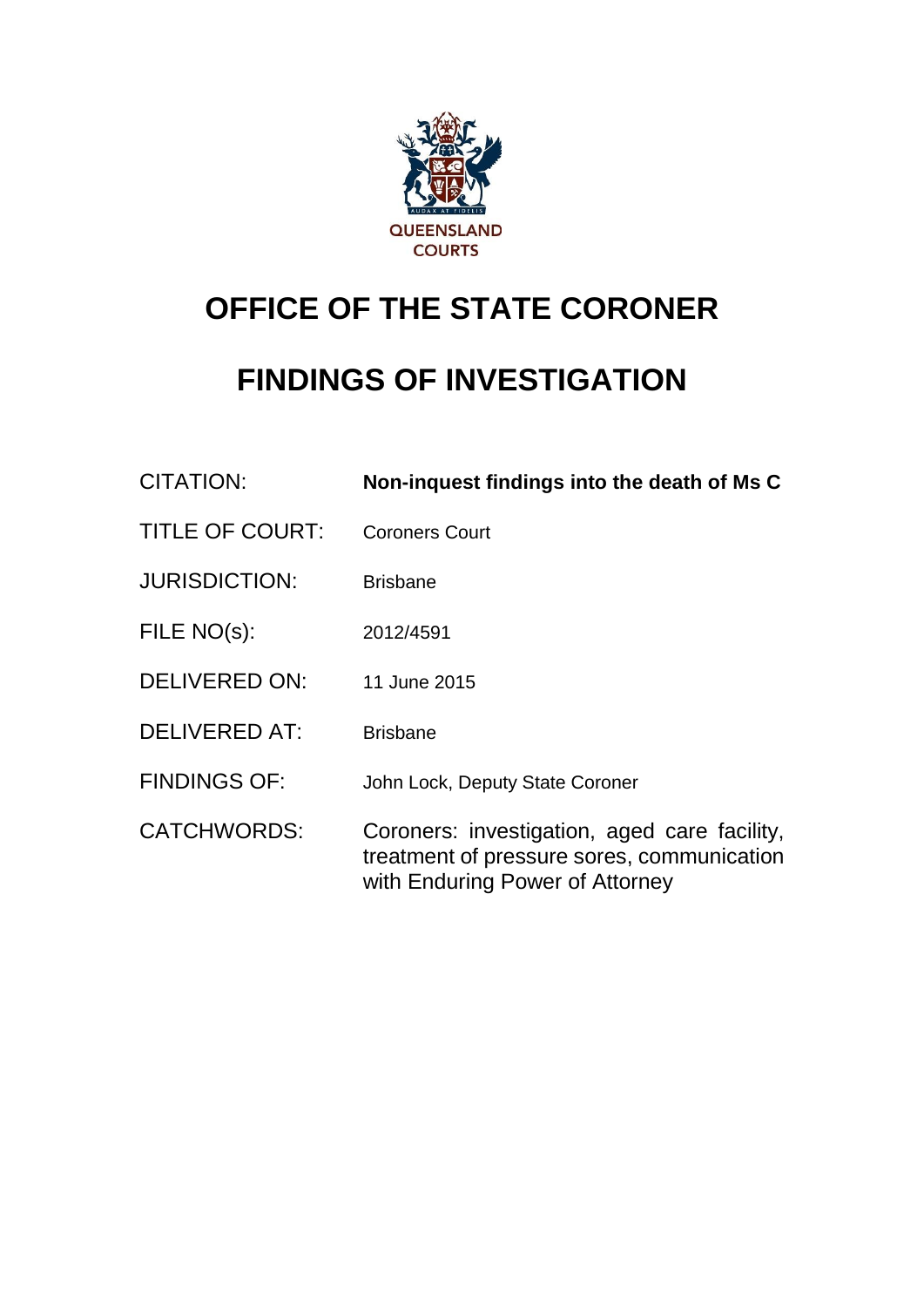# **Introduction**

Ms C was aged 90.

She was a resident at an Aged Care Facility at Kippa Ring.

She was wheelchair-bound and suffered from dementia, variously described as mild to advanced. She also had a history of heart disease.

On 16 December 2012, she was transported from the nursing home to Redcliffe Hospital. Medical records at the nursing home indicated that in the last two weeks she had declined to take fluid and food and as a result intravenous drips were established by the visiting medical officer Dr H.

On 11 and 13 December 2012, he took specimens, which were analysed by Queensland Medical Laboratories. As a result a decision was made that she should be transferred to Redcliffe Hospital.

When she came to hospital the treating doctors were concerned that she was suffering from severe dehydration, malnutrition and had deep seated bedsores.

Given her condition, which continued to deteriorate, she was placed on palliative care on 18 December 2012. She died on 20 December 2012.

After her death her physical condition was raised with the Coroner. Medical staff and her daughter had concerns as to the lack of care given to her whilst at the nursing home and whether this had contributed to her condition.

# **Autopsy results**

A full internal autopsy examination was ordered. The report was only completed in March 2014. This included a review of the medical charts from Redcliffe Hospital and nursing notes from the nursing home.

It is evident that Ms C had been admitted to the nursing home from her home on 20 September 2012. It was noted she had dementia and was disoriented to time and place. She was assessed with congestive cardiac failure, gastrooesophageal reflux disease and osteoporosis. On 3 December 2012, she was noted to be unwell and was not eating. She had also been coughing. Subcutaneous injections of saline were ordered to maintain fluids and an antibiotic was prescribed. She was seen to improve.

On 13 December 2012, she was noted to have improved but a large area of necrosis over the sacrum was noted. She was prescribed a fentanyl patch for pain relief. On 14 December 2012, multiple bruises were noted to the face. She was transferred to Redcliffe Hospital on 16 December.

An external examination found multiple areas of skin bruising. The pathologist stated that these were areas of bruising occurring as a result of minimal trauma in elderly patients with thin, poorly supported skin. However, there was a more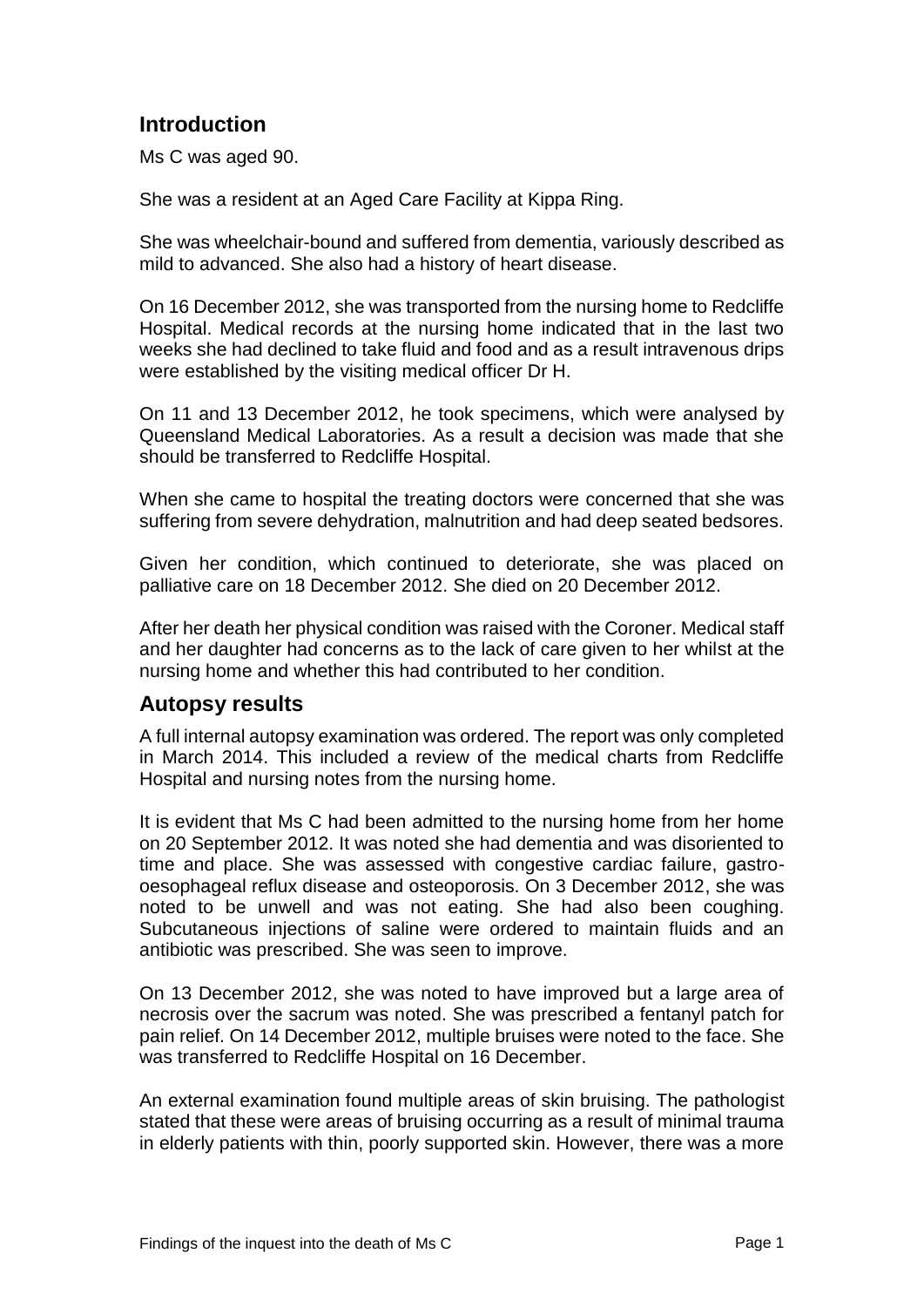significant blue bruise over the left side of her face, likely related to an episode of fall noted in the nursing notes which occurred on 8 December 2012.

There were a number of pressure areas noted. The most significant was an 80 x 75mm area of blackened ulceration over the lower back, at the base of the spine. The ulceration had eroded into underlying muscle and had exposed down to the bone. There were also areas of ulceration on the right and left heels and some discolouration on the right elbow, possibly representing an early pressure change.

There was significant coronary artery atherosclerosis. It was considered that such pathology could be associated with a risk for a sudden death and there was one focus of severe narrowing in the left main coronary artery.

The heart was heavy and showed an increase in the thickness of the muscular walls demonstrating the heart had been under some strain. The mitral valve had also hardened and narrowed (stenosis).

The pathologist opined that the combination of coronary atherosclerosis, mitral stenosis and changes in the heart muscle contributed to clinically significant heart failure.

The sacral ulcer was examined microscopically and there was evidence of deep seated infection of the soft tissues down to the bone, although no direct infectious involvement of the bone was established.

An examination of the lungs showed changes of pulmonary infarction secondary to pulmonary embolus. The post-mortem examination confirmed the presence of such thrombi in the deep veins of the left calf. Immobility is often a predisposing cause of deep-vein thrombosis and it was noted she had a history of significant limitation in her mobility following on from her dementia.

Two rib fractures were found, which appeared to have been somewhat historical in nature of from one to several weeks in age.

The brain also showed signs consistent with the history of dementia.

The pathologist noted that her admission to hospital was prompted by the results of blood tests following on from medical consultations in relation to her deteriorating condition, lack of appetite, and following a fall on 8 December 2012. At the time of her admission the blood tests showed that she was markedly dehydrated. As well, her blood pressure was very low and she had a deep necrotic ulcer over the sacrum.

The nursing and medical notes describe a major event occurred on 15 November 2012 when she collapsed to the floor. The pathologist considered that this episode would fit with pulmonary embolus. It was considered that the pulmonary embolus infarct found post-mortem was of some age by the time of death and did not constitute the proximate cause of death.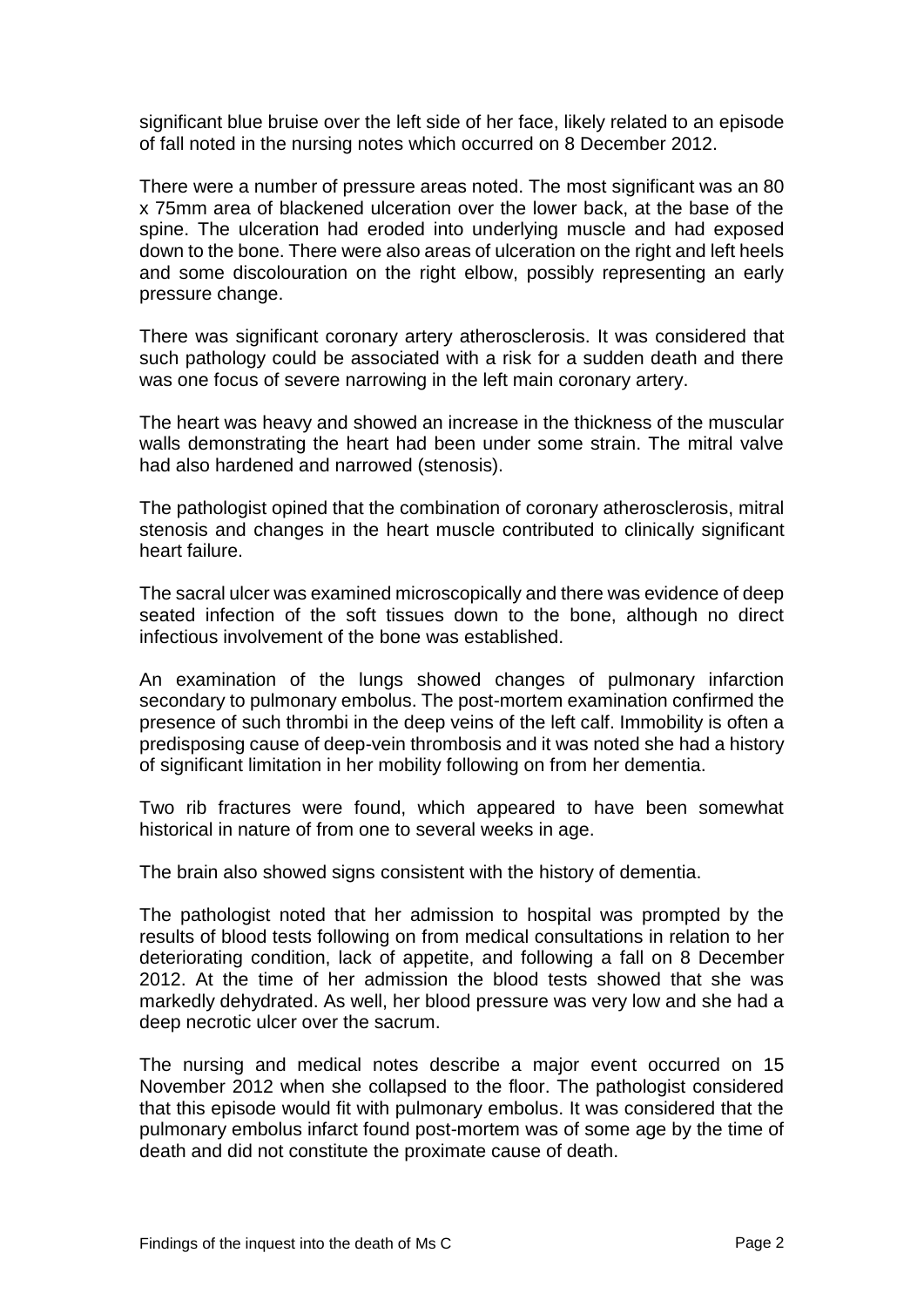The post-mortem evidence pointed to evidence of sepsis. The sacral ulcer was large, deep, black and was associated with gaseous change and emitted a strong foul odour.

The medical notes indicated that a lesion at this site had been intermittently noted in the nursing home.

Ms C was already markedly dehydrated when she was admitted to the nursing home, demonstrated by the elevated level of sodium in the blood. It was noted she had only been intermittently eating and drinking and attempts to correct the water deficit were made by giving subcutaneous fluids. Her poor nutritional intake further depleted her proteins and as well, her severe congestive cardiac failure contributed. The pathologist noted the cardiac disease was very significant with the potential to result in death at any time.

The pathologist considered that the rib fractures played little role in her death and were likely related to the falls noted in the chart. Given her bones were brittle from osteoporosis, reduced forces would have been required for these fractures to have occurred.

The cause of death was considered to be due to the infected sacral ulcer and fluid imbalances as a result of the poor hydration and nutritional status prior to death. The sacral ulcer and fluid nutritional status were both related to her dementia. The seriously comprised cardiac function, compromised lung function by recent pulmonary embolus and her advanced age were also contributing factors.

# **The investigation**

#### *Aged Care Nursing Home notes*

A review of the nursing home notes indicates Ms C was first admitted on 11 September 2012, having recently arrived from New Zealand with her daughter. It was noted she had lost 13kg over the last 12 months. On 19 September a request was made for a medical review which occurred on 20 September.

The medical review noted the history of advanced dementia, osteoporosis, gastro-oesophageal reflux disease and other conditions.

Further medical reviews took place on 31 October 2012, and 3, 5, 11, 13 and 14 of December 2012.

The nursing home notes first record small sores on her bottom for which cream was applied and changes were made as to how she lay on her bed.

The notes record her refusal from time to time to take medication, food or fluids. Similar experiences were expressed with respect to her refusing all care including washing and dressing her.

The nursing notes indicate that she had lost more than 5kg and she continued to refuse food and fluids from time to time. Concerns were expressed by her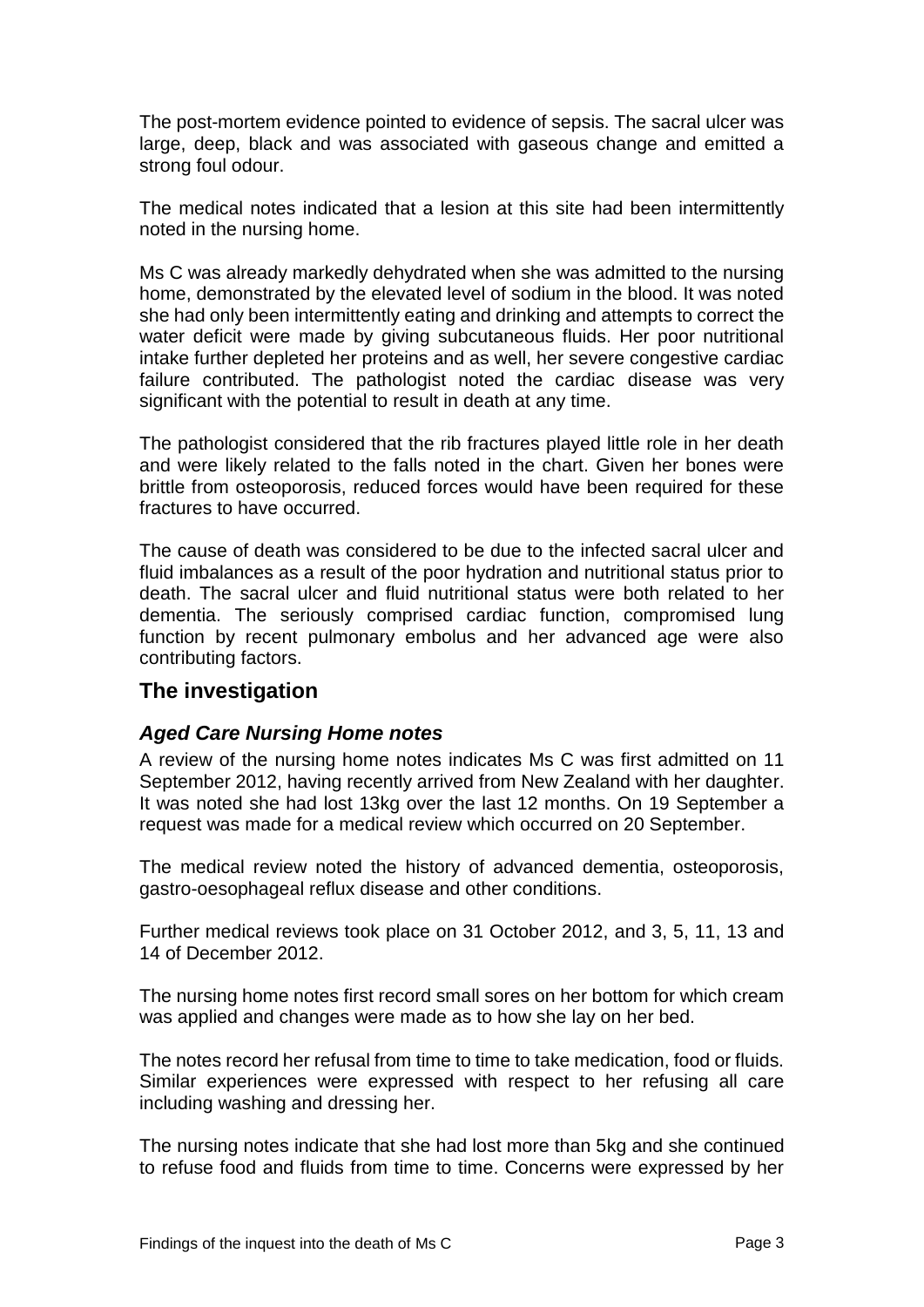family about her deterioration and staff are recorded as saying that she had been refusing to eat or drink and staff could not force her to do so.

On 2 December 2012, the notes record that she had developed a pressure area on the sacrum, which was attended to with small multiple dressings. The visiting medical officer, Dr H was contacted and informed about the deteriorating condition.

The GP visited on 3 December 2012 and Ms C was commenced on antibiotics as well as subcutaneous fluids.

The nursing notes on 6 December confirm efforts were made to reposition her and provide her with heel protection, and dressings to the coccyx were attended to.

On 8 December she was found on the floor on her left side in the very early morning. There was no witness to the fall. It was apparent she had hit her head and sustained a skin tear. A dressing was applied. Subcutaneous fluids continued.

On 8 December 2012, it was noted that she was moaning when her bottom was being cleaned around the wounds and a new dressing was applied. She was continually repositioned and turned during this period. On 9 December 2012, the sacrum area was noted to be red and necrotic tissue was observed. She was still at this stage refusing meals and fluids.

Medical reviews took place on 10 and 11 December.

At the review on 13 December 2012, the large area of necrosis on the sacrum was noted and the notes show an intention was made for that to be debrided the following day or the next. A medical review on 14 December noted the lack of progress and multiple bruising probably from the fall.

On 16 December 2012, the medical practitioner received the results of blood tests that had been run by the pathology laboratory, which noted elevated sodium levels (hypernatraemia) resulting from likely dehydration. The doctor felt that as Ms C had been reluctant to eat or drink, he felt it best she be transferred to hospital for IV fluids.

#### *Pressure Sores*

Pressure sores occur by constant pressure or friction, particularly in those with reduced mobility. Risk factors for pressure sores include a poor physical condition, immobility, malnutrition and advanced age.

They are well known to be difficult to treat and can lead to serious complications.

Prevention includes regular positional changes, skincare, good hygiene and a healthy diet. The skin of older people tends to be more delicate, which means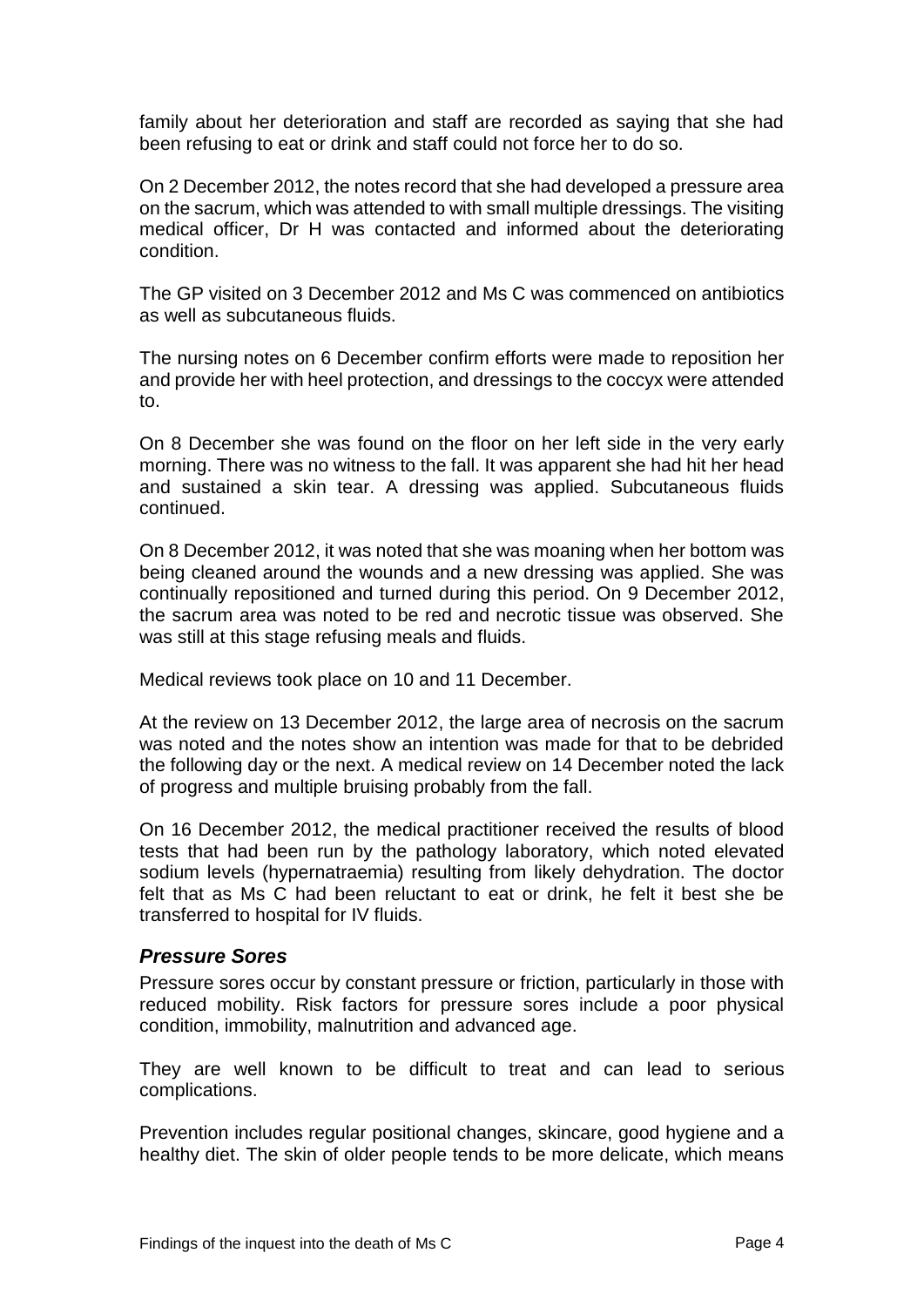they have an increased risk of developing pressure sores during a prolonged stay in bed.

### *Review by Clinical Forensic Medicine Unit*

The Clinical Forensic Medicine Unit (CFMU) was requested to review the nursing and medical response in relation to Ms C's nutritional status and pressure area care.

Dr Griffin considered there was an overall apparent lack of communication between the family and the doctor caring for her in the nursing home. It was clear on his initial consultation that he recognised she had dementia and that her verbal recollection of her medical history was insufficient for him. He then appears to make decisions for her in relation to medication and treatment, but without consultation with the appointed Enduring Power of Attorney (EPOA) for her health. This rested with her daughter.

Dr Griffin stated it is not clear at any point as to whether the nursing home or the doctor was aware that an EPOA existed. Certainly care plans and treatment were instituted and changed with some communication recorded to the daughter, but Dr Griffin considered there was no evidence of decision-making or similar discussion occurring.

He considered the level of communication fell below the standard that would be expected of a GP and this may have been improved if there was clear communication as to who was the decision-maker.

Dr Griffin considered the care of the pressure area on the sacrum appears reasonable up until 13 December. The doctor indicated that he intended to debride this area, which would have been appropriate. Alternatively it would have been appropriate to refer her to hospital for such a procedure to be undertaken. The doctor indicated his intention to debride this lesion on 14 December. It is not clear why he did not debride it, or did not refer her for this procedure to hospital.

Dr Griffin opines this management also falls below the standard of what would be expected from a general practitioner on the basis of the information provided.

It is possible that despite debriding of the wound and additional care she may have suffered the same outcome due to her debilitated state and significant cardiac disease.

Ms C was in a poor nutritional state at the time of her blood tests as evidenced by her low protein state. This would not assist with wound healing or her ability to respond to infection.

The nursing home was disappointing in its acknowledgement of her poor oral intake. A speech pathology review and input from a dietician would have been expected as normal standard of care. The doctor could also have made a referral to a speech pathologist or dietician.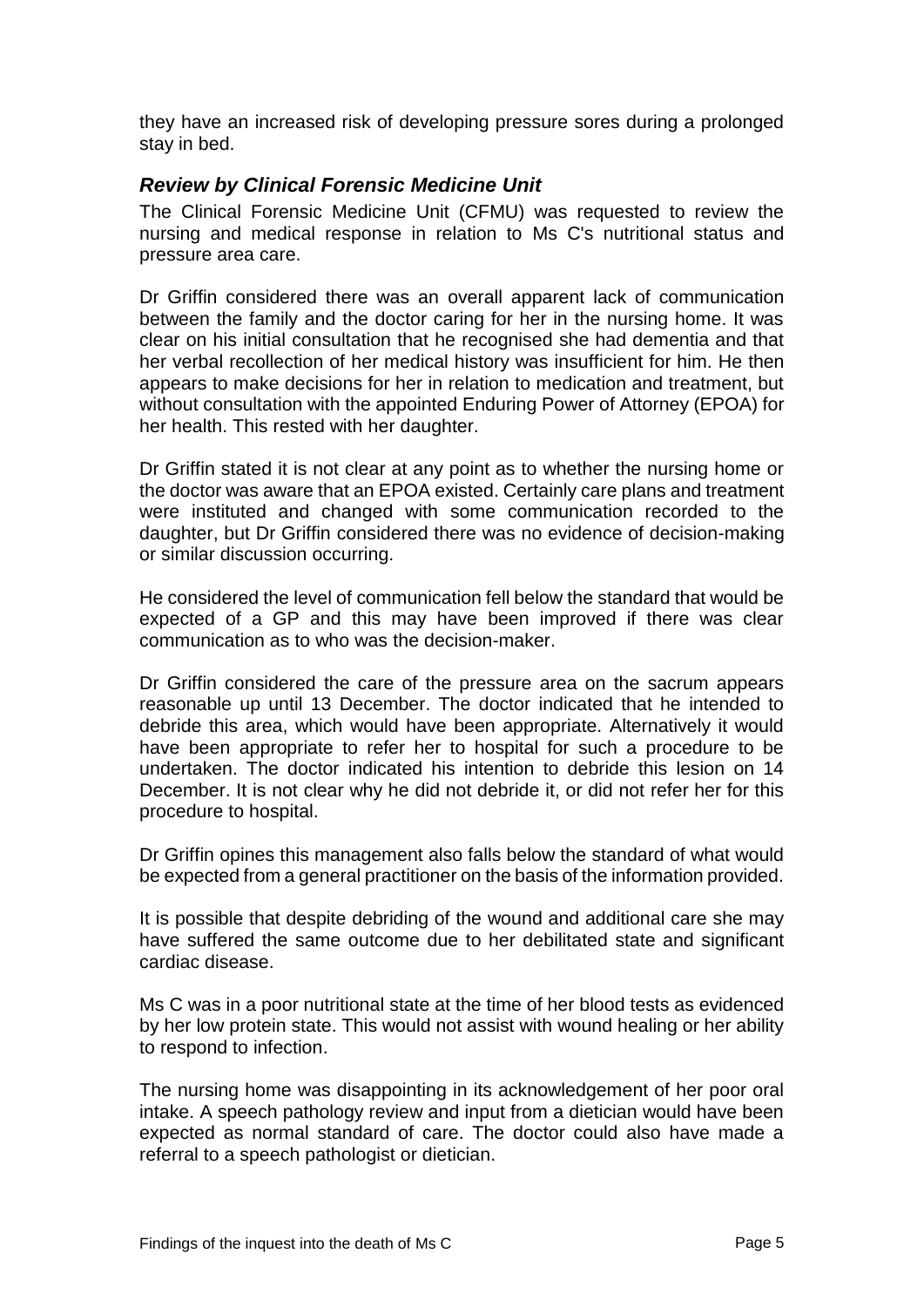Dr Griffin stated the decision as regards whether nutrition and hydration could occur through invasive means or not, needs to be made by the EPOA. The decision appears to have instead been inappropriately made by the doctor or nursing staff at the nursing home.

### *Response by Dr H*

Dr H was provided an opportunity to respond. It was noted that Dr H had been a medical practitioner since 1965. He has stated he retired from active practice as a medical practitioner in July 2013.

Dr H stated that it was standard practice for the nursing home to document all information in relation to EPOA and family contact details.

He states he was not aware of an EPOA. In circumstances where an EPOA was in place, he would have taken steps to contact them directly to participate in decision-making on patient care.

He stated he relied heavily on nursing staff to update him or pass on information in relation to family questions and the patient's condition. He states he was not advised of the fall on 6 December 2012.

Dr H states he was not asked to review the patient's sacral pressure ulcer until about 13 December 2012. At that time he was advised that nursing measures had been in place to treat the pressure ulcers on her heels and sacrum.

He noted she had a large area of necrotic tissue. There were limited treatment room facilities at the nursing home and there were no surgical instruments. There was also limited availability of support from nursing staff to assist. He did tentatively organise debridement for the next day if staff and equipment could be arranged.

However, on review the next day, he noted the patient lacked progress and noted multiple bruising through a possible fall. He decided to further assess the patient with blood tests. When the results of blood tests came to hand on 16 December 2012 he realised there was severe fluid derangement and decided that treatment was urgently needed at Redcliffe Hospital. He also believed the hospital was more clinically appropriate for debridement of the ulcer to be undertaken.

He does not believe a short delay in having the area debrided would have made a difference to her outcome and his focus had shifted to trying to identify any metabolic reason for the ongoing deterioration.

#### *Review of Nursing Home by Aged Care Quality and Compliance*

The Aged Care Quality and Compliance section of the Commonwealth Department of Social Services reviewed the care of Ms C at the Aged Care Service (the Service) in response to a complaint by her daughter.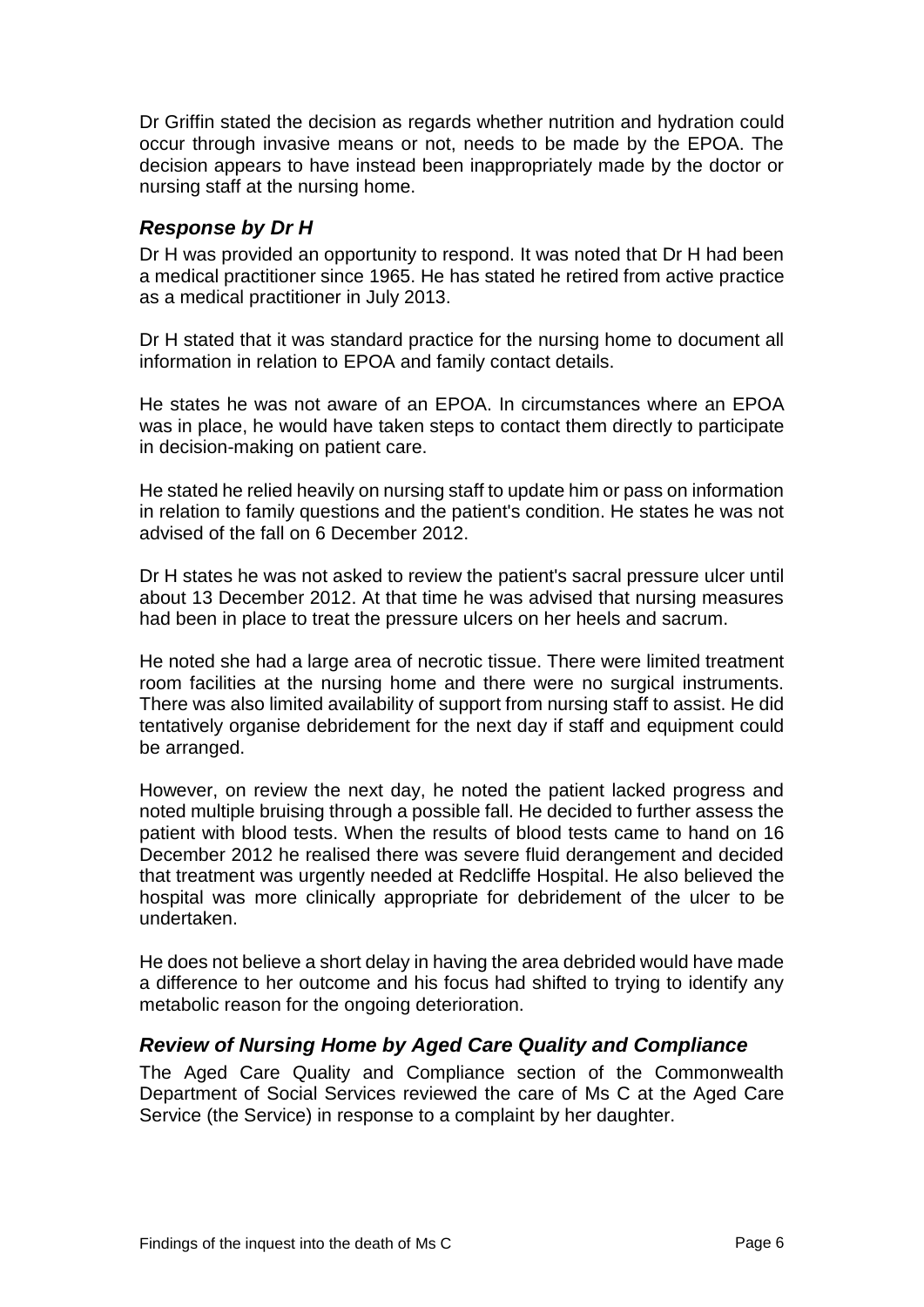The scheme imposed sanctions on the service on 14 September 2013 in relation to the identification, assessment and management of care recipients' skin care needs, including wound management.

A number of issues were identified for resolution.

#### *Issue 1*

Concern that the Service failed to communicate changes in medication management, clinical conditions including pressure area sores and changes in health status to care recipient, Ms C's next of kin.

It was found that her daughter was not consulted when Ms C's care plan reviews were conducted, except on admission and subsequent discussions with staff were infrequent and informal. Given that Ms C had a diagnosis of dementia and that her daughter was her next of kin with an EPOA, it is reasonable to expect that her daughter should have been consulted in regard to her mother's care on an ongoing basis.

Whilst the progress notes indicated that staff advised her daughter on 16 December 2013 of the changes to her mother's medications, it appears that this only occurred when her daughter contacted the Service to take her mother out for the day, and was not a planned information session on the part of the Service.

The Department found that as a result of the concerns raised in relation to the need for closer consultation and communication, it was satisfied the Service has implemented a range of strategies to ensure that initial and ongoing assessments of the care recipient's clinical care needs are conducted and documented, and include consultation with care recipients, their representatives and health professionals.

As a result it was determined that no further action needs to be taken.

#### *Issue 2*

Concern that the Service did not provide appropriate interventions to address Ms C's hydration or nutrition needs.

The review noted that documentary and verbal evidence indicates that whilst care staff assisted Ms C to eat and drink, her ability to swallow normal liquids was not assessed by a registered nurse or other health professional, e.g. speech pathologist or dietician. Whilst there is information which indicated Ms C's food and fluid intake, there is no information which indicated how this information was used and whether or not the information was assessed and evaluated by a registered nurse, speech pathologist, dietician or other health professional. Additionally, there is no information available in the records which indicated whether or not clinical staff explored the reason why Ms C refused food and drink.

The Department was satisfied that the Service has implemented a range of strategies to ensure that care recipient's initial and ongoing assessments are conducted in consultation with the care recipient and/or their representative and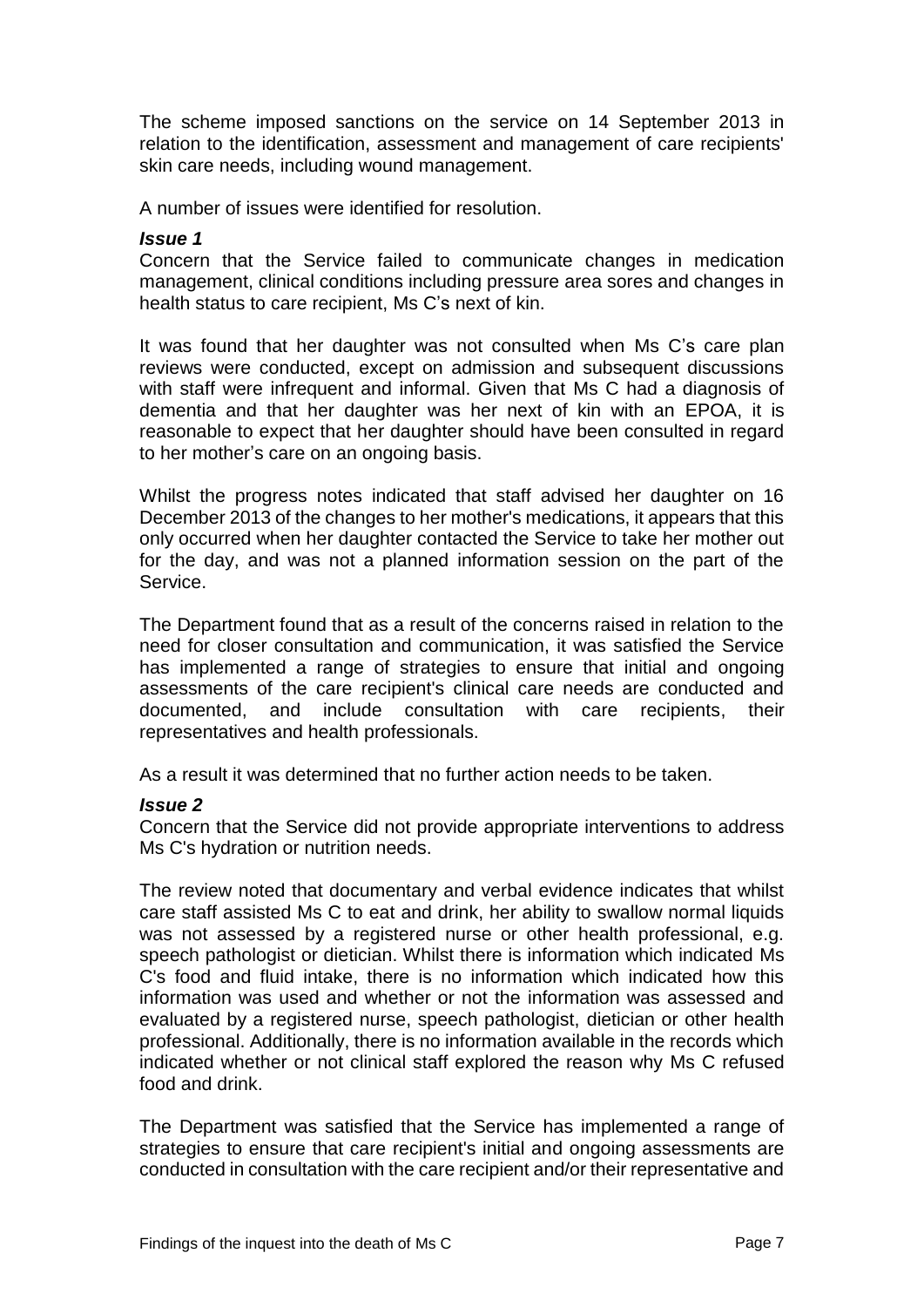their doctor. The Service will also refer care recipients to Allied Health professionals when assessments indicate that a referral is required, and ensure that registered nurses initiate required reassessments when a change is identified in the care and well-being including on their return from hospital.

As a result it was determined that no further action needs to be taken.

#### *Issue 3*

Concern that the Service did not provide appropriate pressure area care to Ms C. When Ms C was admitted to Redcliffe Hospital, the hospital identified she had a significant pressure area wound on her coccyx.

The Department resolved that documentary and verbal evidence indicates that wound charts were not maintained consistently for all of Ms C's wounds. There was no information to support that care plans and care plan reviews were consistent with her wound care charts. It was noted that on admission Ms C had wounds; however there is no information to support that a wound care assessment and treatment plan was formulated for these wounds. There is no information available to indicate the wounds were recorded elsewhere.

In this respect the Department had issued a sanctions notice that there was a particular concern that the Service's systems to support wound management and pressure area care is ineffective.

#### *Issue 4*

Concern that the Service did not provide appropriate equipment pressure area care including pressure relieving cushions for a wheelchair and a pressure relieving mattress.

As a result of these concerns, the Service advised the Department that it has reviewed each care recipient's assessed needs to ascertain what equipment they require and that they have been allocated the equipment. In addition the Service has purchased additional stock so that it has stock available for emergencies and when new care recipients are admitted to the Service and to ensure that it maintains adequate supplies to meet care recipient's needs.

The Department was satisfied the Service has taken steps to ensure it provides appropriate equipment to care recipients.

# **Conclusions**

An autopsy examination found that Ms C died as a result of a combination of factors, which primarily related to an underlying dementia. Her fluid and nutritional status had been a source of concern and the medical notes indicate a pattern of accepting food and fluids and then refusing. She was by this time somewhat immobile and in combination with her age, dementia and poor physical condition (exacerbated by increasing poor nutrition intake) these were risk factors for the development of pressure sores.

These were monitored when first noted by nursing staff and reported to the visiting medical officer. Various strategies were in place including the dressing of the wounds, positional changes, antibiotics and medical reviews. A decision